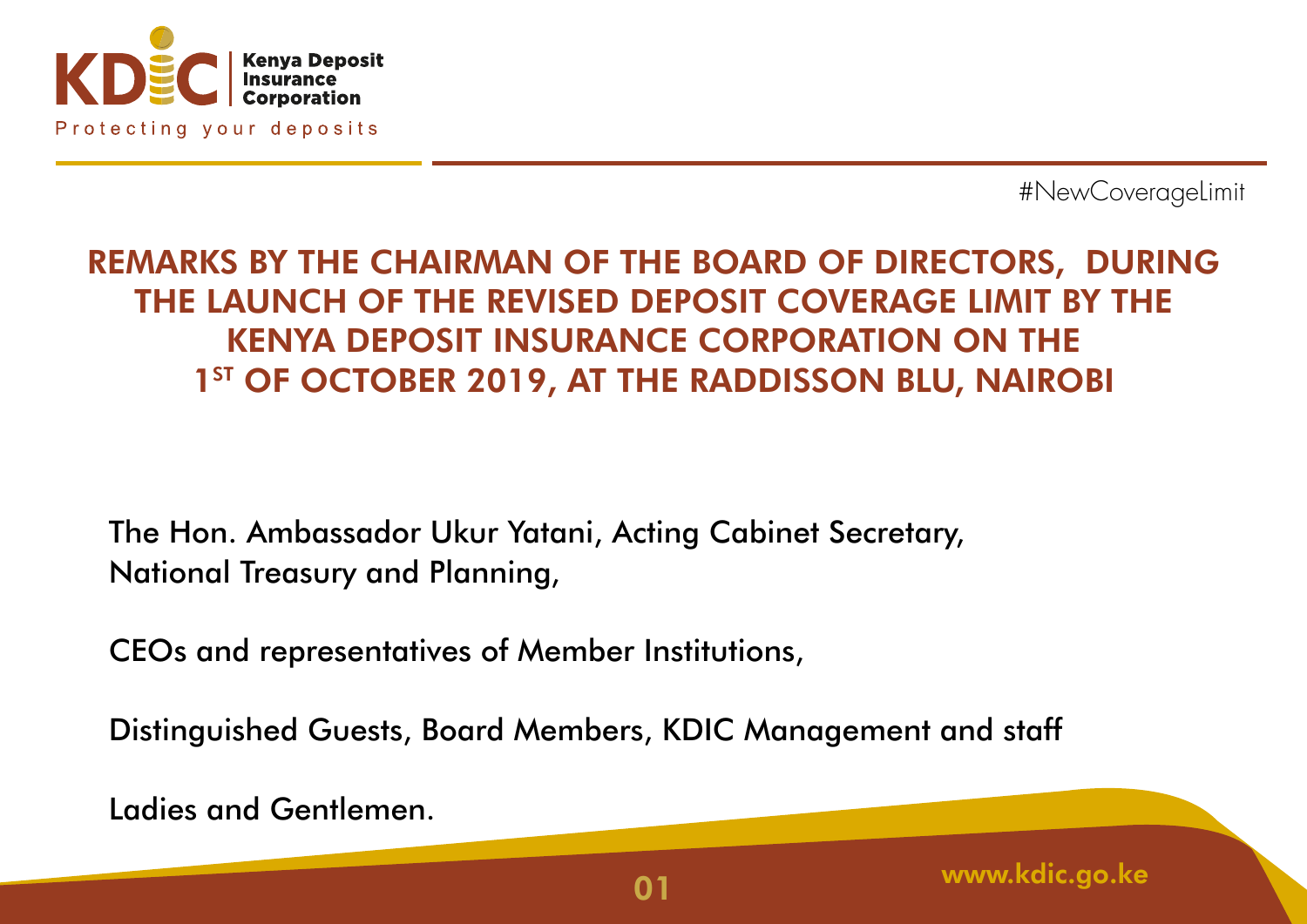

It is my pleasure to welcome you here today, as we commemorate the journey of the Kenya Deposit Insurance Corporation, and indeed, mark an important milestone in the country's economy. We are here to celebrate the Increased Deposit Coverage Limit, a fete that is undoubtedly of great impact to individual depositors, small and micro enterprise businesses and the economy at large.

The Strategic Themes for the Corporation's 2018 – 2023 Strategic Plan dispensation are;

- Risk Management
- Deposit Insurance
- Prompt Resolution
- Stakeholder Management, and
- Organizational Capacity

www.kdic.go.ke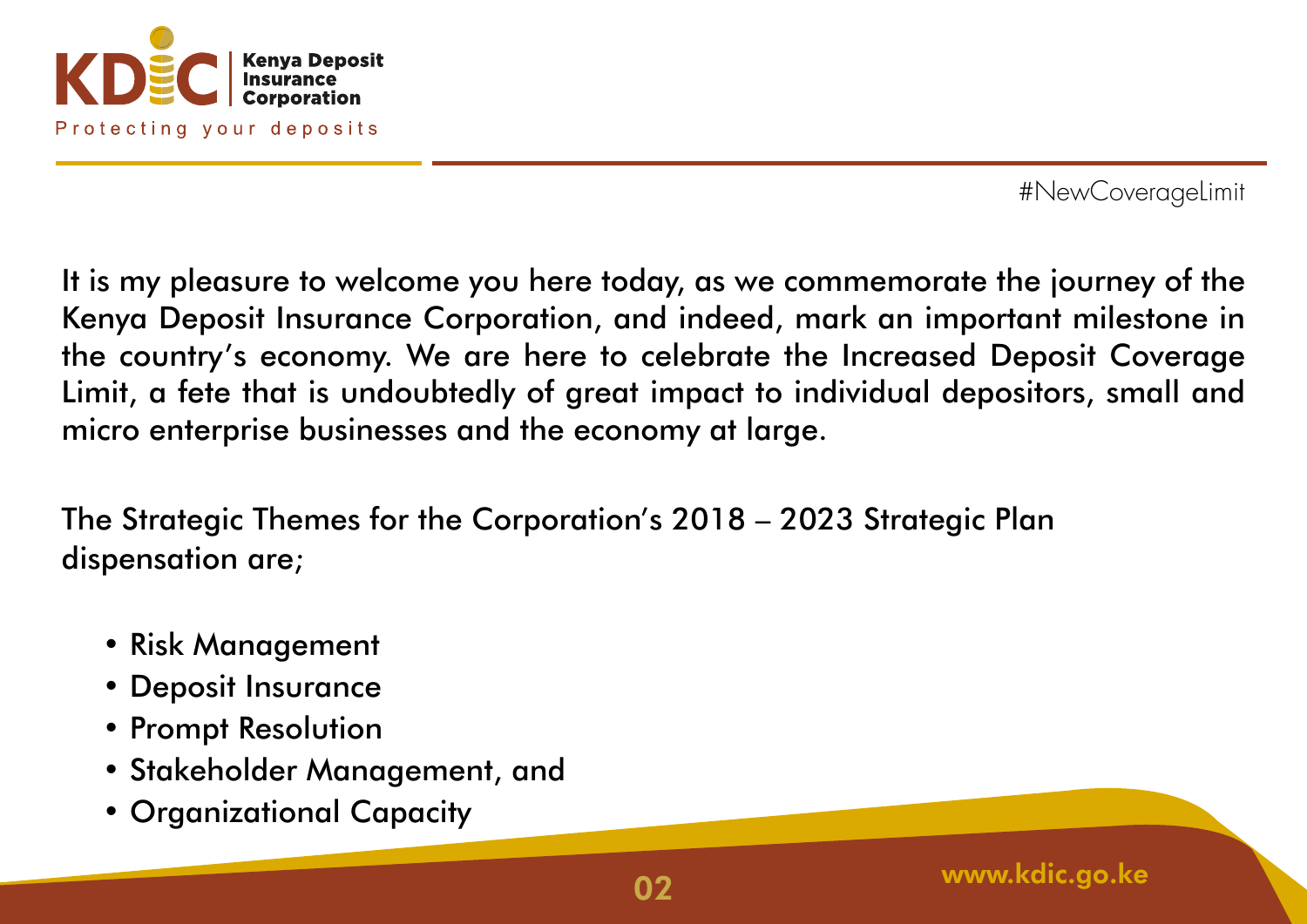

KDIC has continued to devotedly execute its mandate of risk minimization and prompt resolution of problem banks, in order to minimalize the adverse impact of bank failures. This has necessitated close working partnerships between the Central Bank of Kenya, member institutions and other safety-net players.

Risk Minimization is aimed at ensuring there is early detection and intervention of risk exposure, to safeguard deposits placed with banks from potential risk necessitated by weak frameworks. As part of our risk minimization role, KDIC continues to incentivize sound risk management by the member institutions. This denotes that member institutions are encouraged to take on risks only to the extent that their customers' deposits are not exposed as a result of unsafe and unsound banking practices. The corporation has developed a Risk Based Premium methodology tool to give incentives to the banks to continue investing in sound risk management. This methodology ladies and gentlemen, is set to be implemented in July 2020.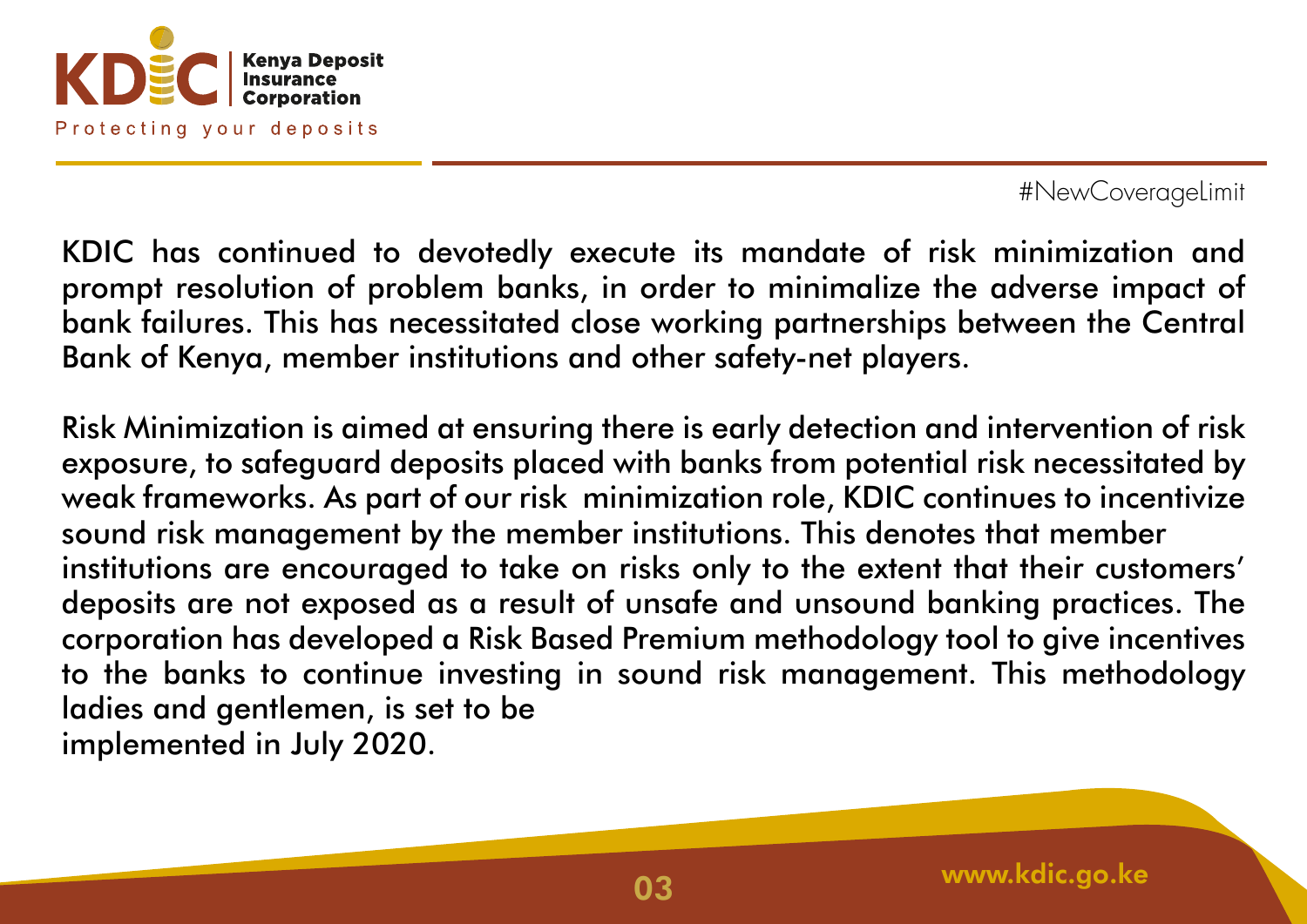

## Hon. C.S, Ladies and Gentlemen.

The Risk Based Premium Model introduces fairness and equity in charging premium; a process that supports the Increased Coverage Limit that we are proudly launching today. KDIC shall continue to play its mandated role in ensuring minimal disruption of banking business and in the unlikely event of a problem, that prompt resolution is undertaken. The Corporation is also committed to safeguarding the Deposit Insurance Fund, for enhanced economic stability.

Regarding prompt resolution, I am glad to mention that the Corporation has in the last three years adopted "Purchase and Assumption" in the resolution of Chase Bank and Imperial Bank. This method ensured that depositors have access to a portion of their deposits even before the banks are placed in Liquidation. This, distinguished guests, is a milestone that we are celebrating today.